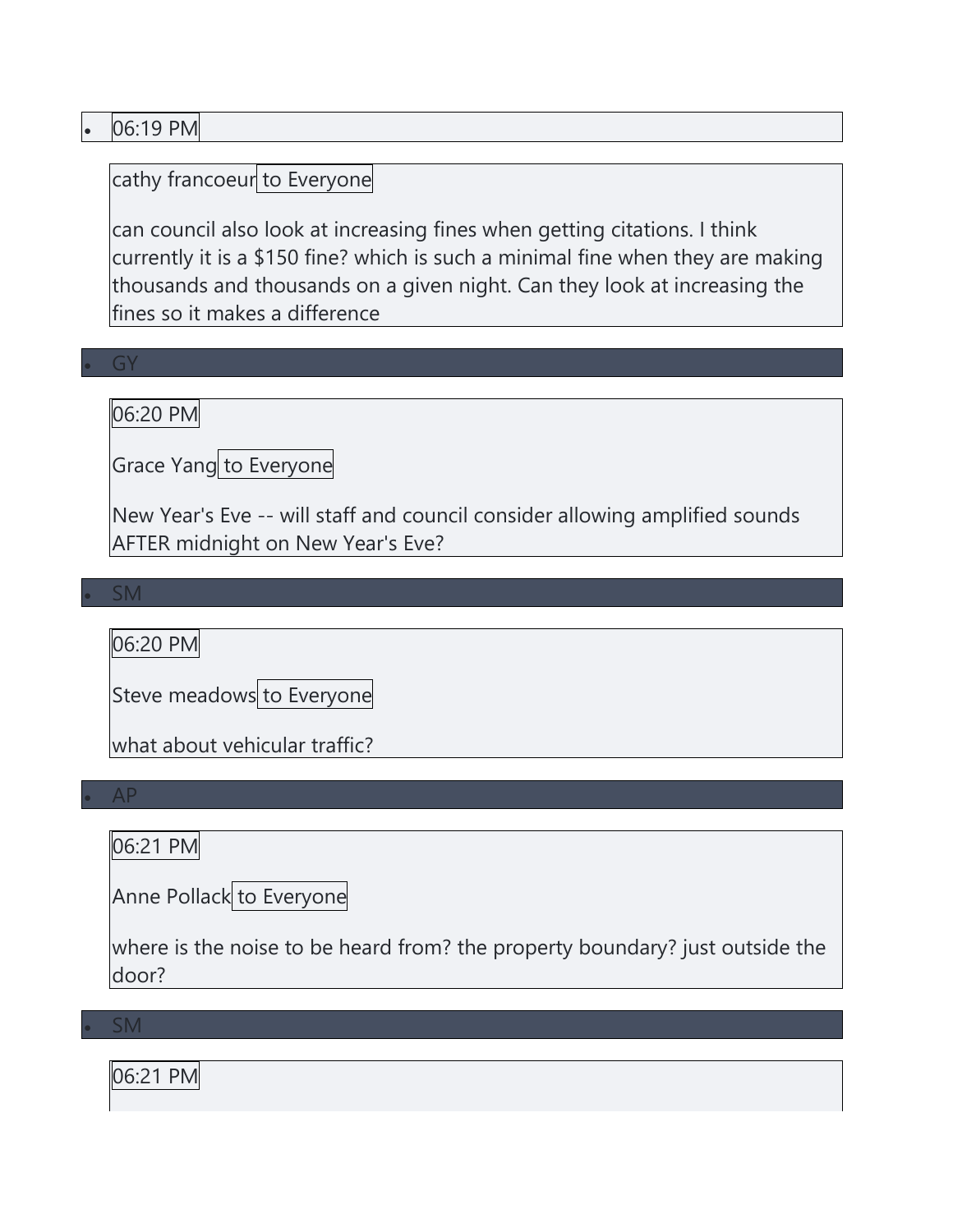# Steve meadows to Everyone

### specifically noisy mufflers on vehicles

#### • TC

# 06:22 PM

Tom Connelly to Everyone

Who will enforce -- TPD only or TPD and Code Enforcement?

#### • GY

### 06:22 PM

Grace Yang to Everyone

Yes, AB establishments would appreciate amplified sounds after midnight for NYE parties. Maybe 1 am? Thank you.

#### $\varsigma$ G

### 06:23 PM

Sandra Guggino to Everyone

What recourse is available before midnight? Our problem is distance separation, or lack thereof, and outdoor amplified sound is unreasonably loud before then.

# • SM 06:24 PM Steve meadows to Everyone thank you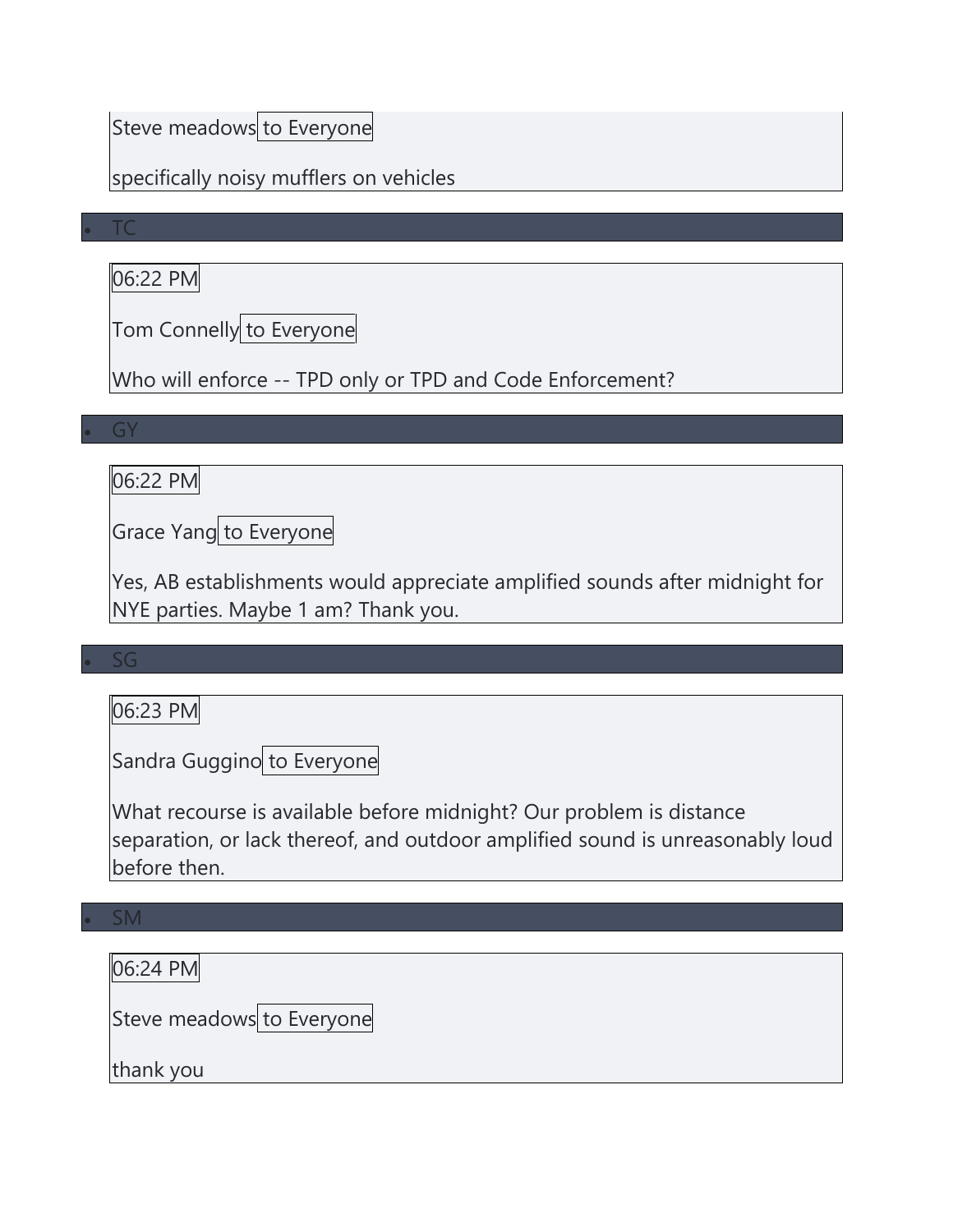### 06:24 PM

## Stephanie Poynor to Everyone

Good Evening, I think many of us are here to learn about the LAST thing on the agenda. Can we address that before the end?? We NEED to understand the GREEK that is written and submitted in those PITA. =)

#### • CF

### 06:24 PM

cathy francoeur to Everyone

can police enforce the noise ordinance BEFORE residents are woken up- without a call in complaint? If a police officer is outside of 100ft. and can plainly hear oud and raucous music, can they cite on their own without a complainant?

#### • SM

06:26 PM

Steve meadows to Everyone

any change they will ever return to fireworks to truly illegal?

#### • RF

#### 06:27 PM

Ryan Freking to Everyone

Sec. 14-154 (e): When the police come to my house when I have a noise complaint, I have been asked by the officers to enter my house to attest that you can hear noise from Bar Hwrd in my house.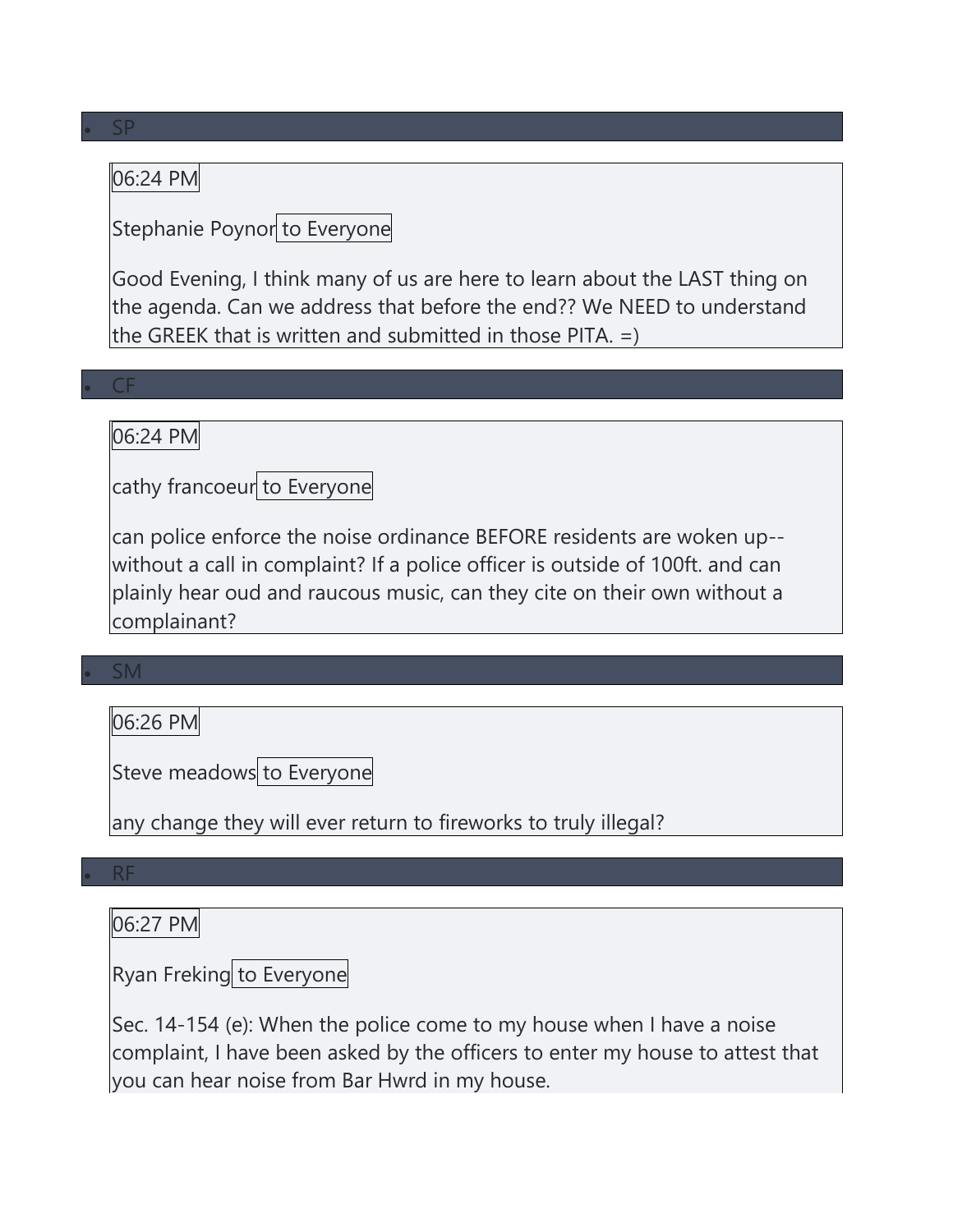Where in the code does it say that it needs to plainly audible in my house?

Per Sec. 14-154. (e) it just needs to be plainly audible at 100 feet from teh property line.

I do not feel that I should have to invite an officer into my house to attest plainly audible inside my house.

• RF

06:31 PM

Ryan Freking to Everyone

I am happy to be the sworn complaintant.

• TC

06:31 PM

Tom Connelly to Development Coordination

Private

share your screen please

Reply privately

• TC

06:32 PM

Tom Connelly to Everyone

Are you sharing your screen I do not see any slides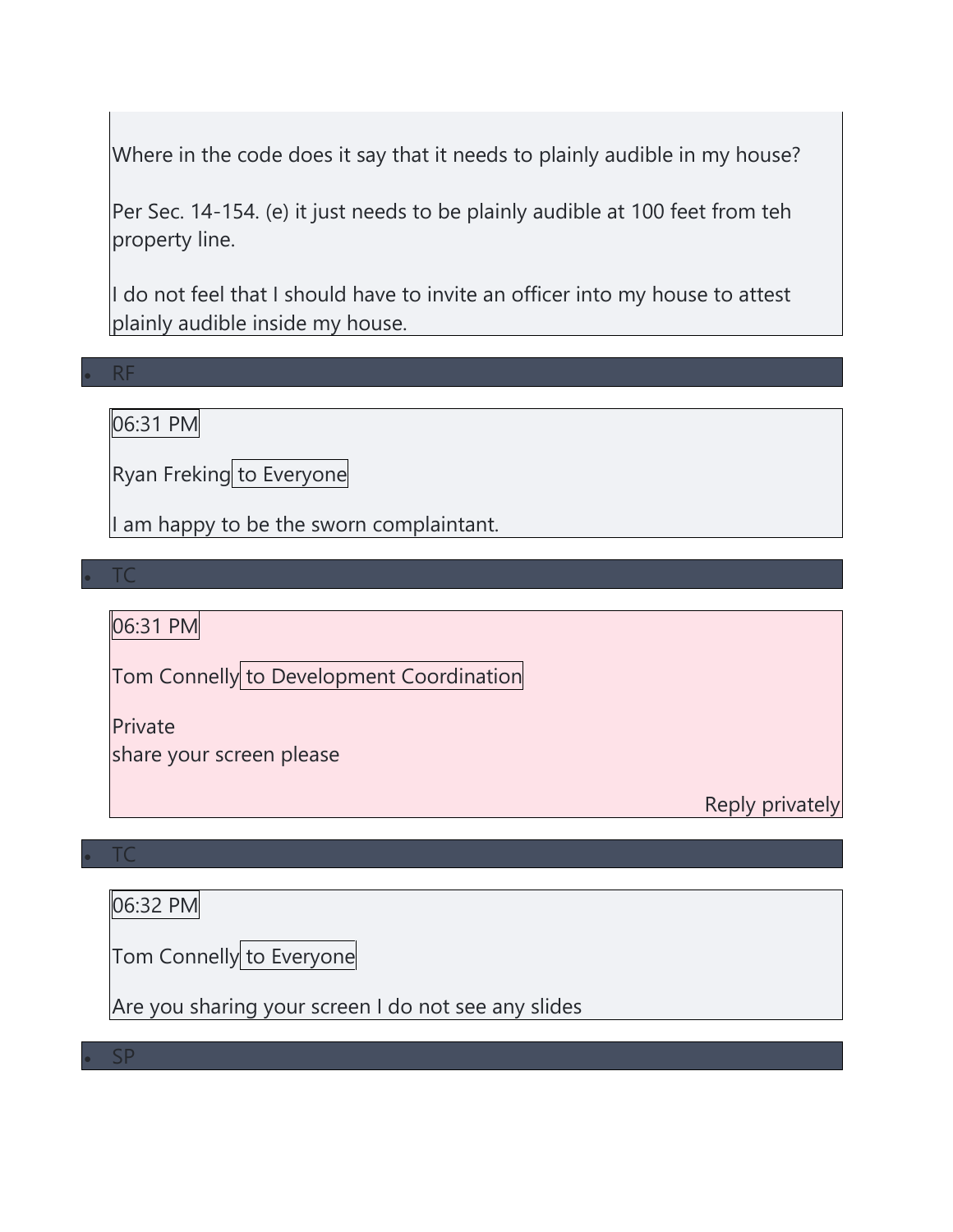# 06:33 PM

Stephanie Poynor to Everyone

what happened to the PP?

• SP

06:35 PM

Stephanie Poynor to Everyone

Neighborhood associations should be allowed to have ONE PITA each year. We don't have the \$\$\$ to apply. Raise the rates on everyone else.

• DZ

06:36 PM

Debbie Zomermaand to Everyone

Isn't Martin Shelby obtaining additional information? If so is it possible to have this matter deferred until the additional informationrmation is received?

• SP

06:36 PM

Stephanie Poynor to Everyone

^^^ yep, Debbie

• DZ

06:39 PM

Debbie Zomermaand to Everyone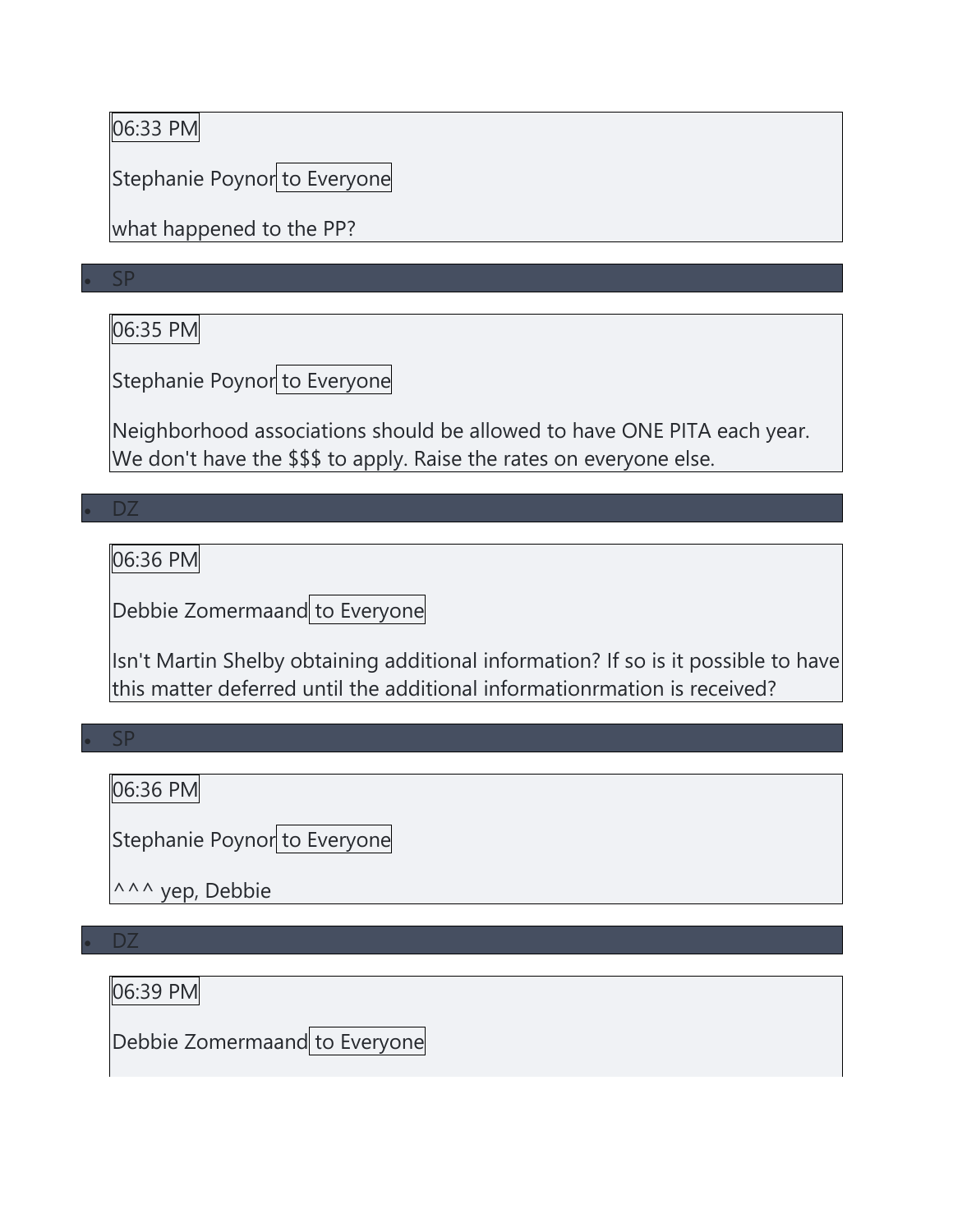If the current process moves forward how will staff insure that information obtained in the Public Information meeting is given meaningful consideration with modifications to the proposed amendments as appropriate?

#### • CB

06:40 PM

Carroll Ann Bennett to Everyone

Neighborhood Assn should be allowed on free PITA/year. Money is a barrier.

• SP

# 06:43 PM

Stephanie Poynor to Everyone

Amen! City Staff should not be interpreting. Unfortunately, there would be a trust issue with some who bring a PITA?

#### • KF

06:43 PM

Kathleen Farzanegan to Everyone

Will there be an enforceable requirement that such meetings occur?

• CB

06:43 PM

Carroll Ann Bennett to Everyone

I understand what you're saying about outreach, but staff needs to clarify if info is wrong.

• SM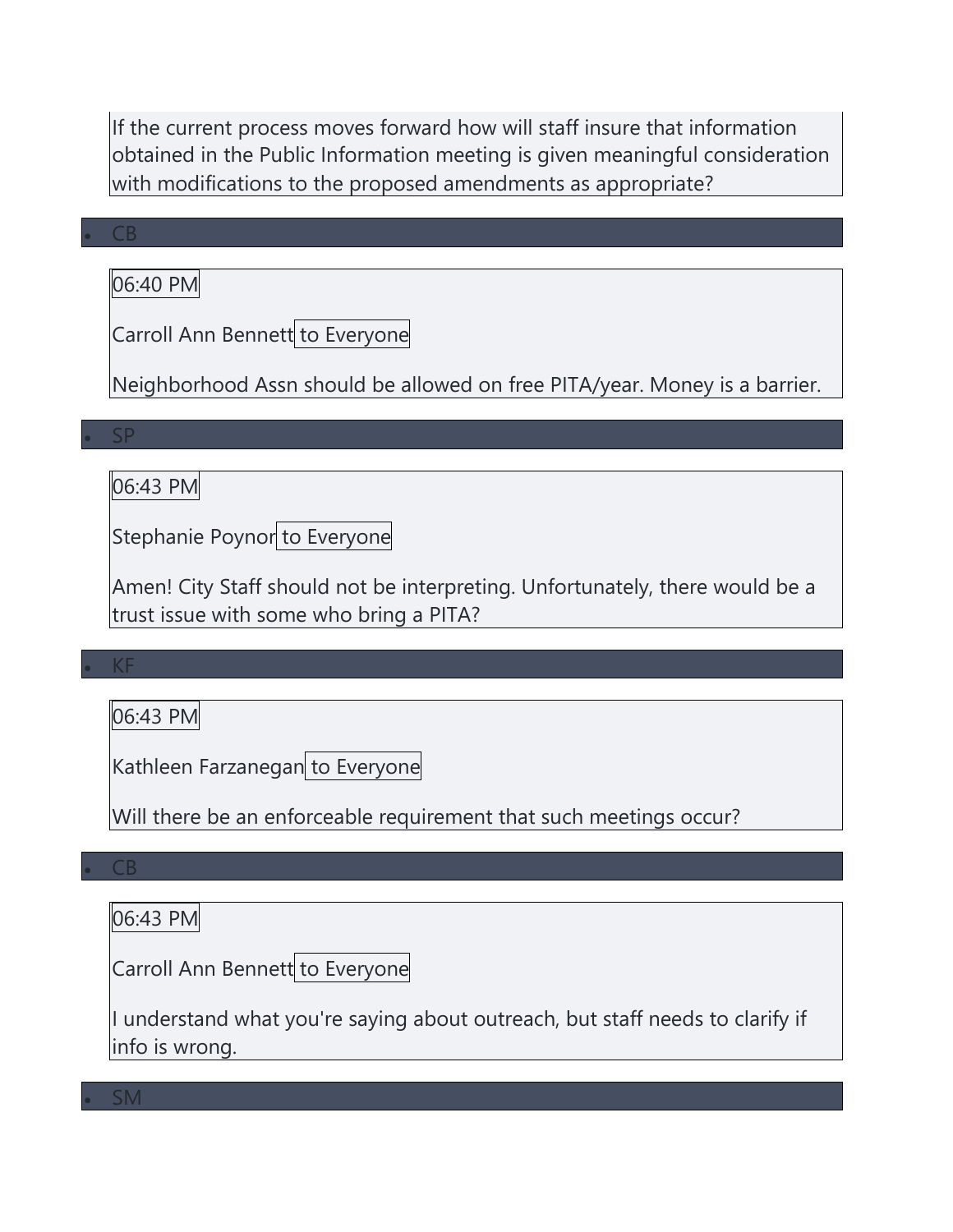### 06:43 PM

Steve meadows to Everyone

yes, each neighborhood association.

• TM

06:45 PM

Tim McGaughey to Everyone

As council said - "it's obvious how this benefits developers"

• CB

06:45 PM

Carroll Ann Bennett to Everyone

Definitely against 10%!! Five % is slippery slope. Argument will be

• DZ

06:46 PM

Debbie Zomermaand to Everyone

There is much concern that PDs are not being utilized as the Code and Comp Plan intended. Is there any way that there can be a minimum lot size, number of units, increased open space, etc.

 $\overline{\mathsf{CB}}$ 

06:47 PM

Carroll Ann Bennett to Everyone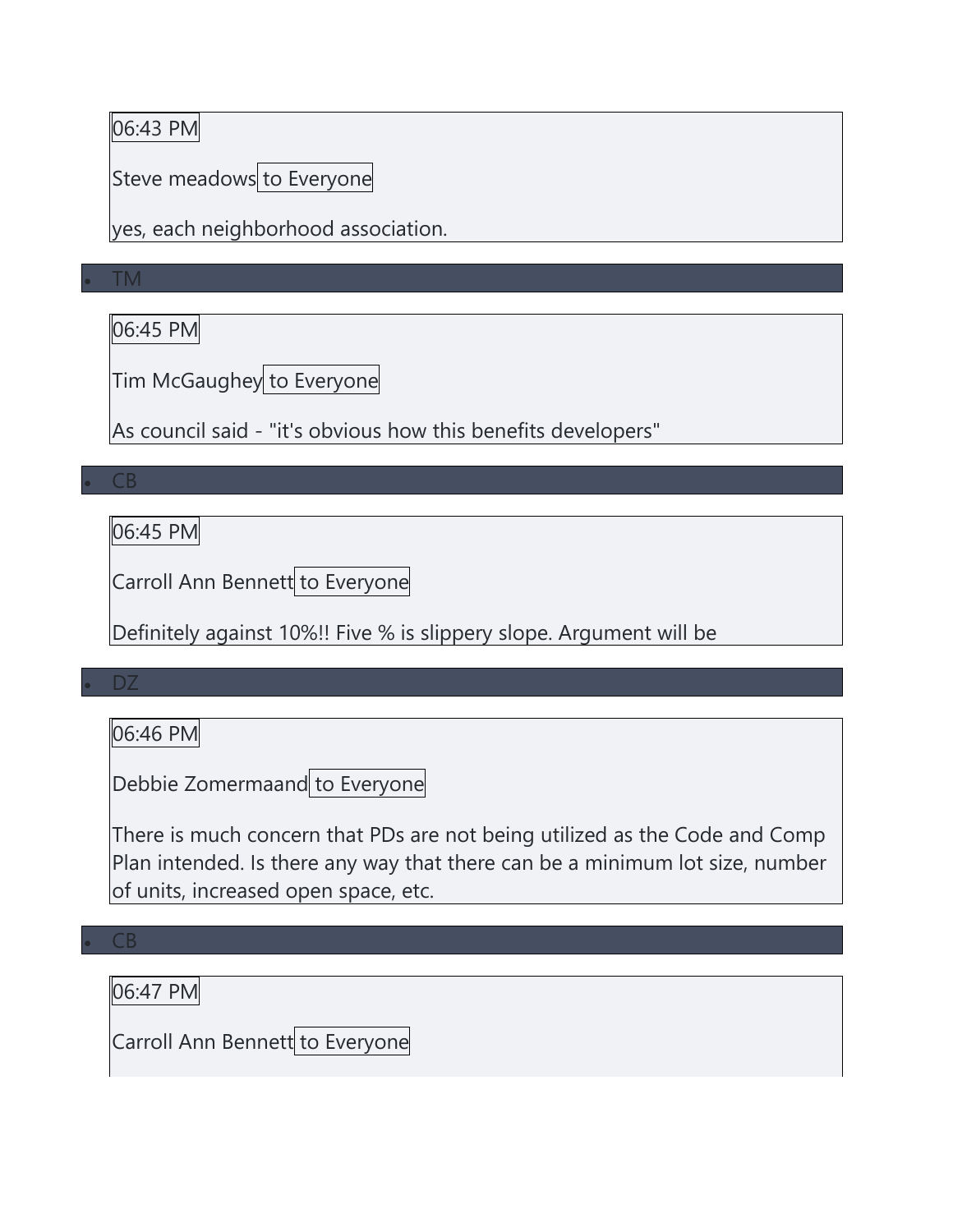Argument will change from "we only want 3 feet less than allowable" to "we only want 3 feet less than we can get with the 5% rule"

#### • JG

06:47 PM

JP Guzzardo to Everyone

I would be in favor of 10%.

• CB

06:47 PM

Carroll Ann Bennett to Everyone

NO! NO! NO!

• JG

06:47 PM

JP Guzzardo to Everyone

yes

• CB

06:48 PM

Carroll Ann Bennett to Everyone

Neighborhoods that want smaller lots can support the rezoning at the TCC hearing. They don't use the right to split lots.

• TM

06:49 PM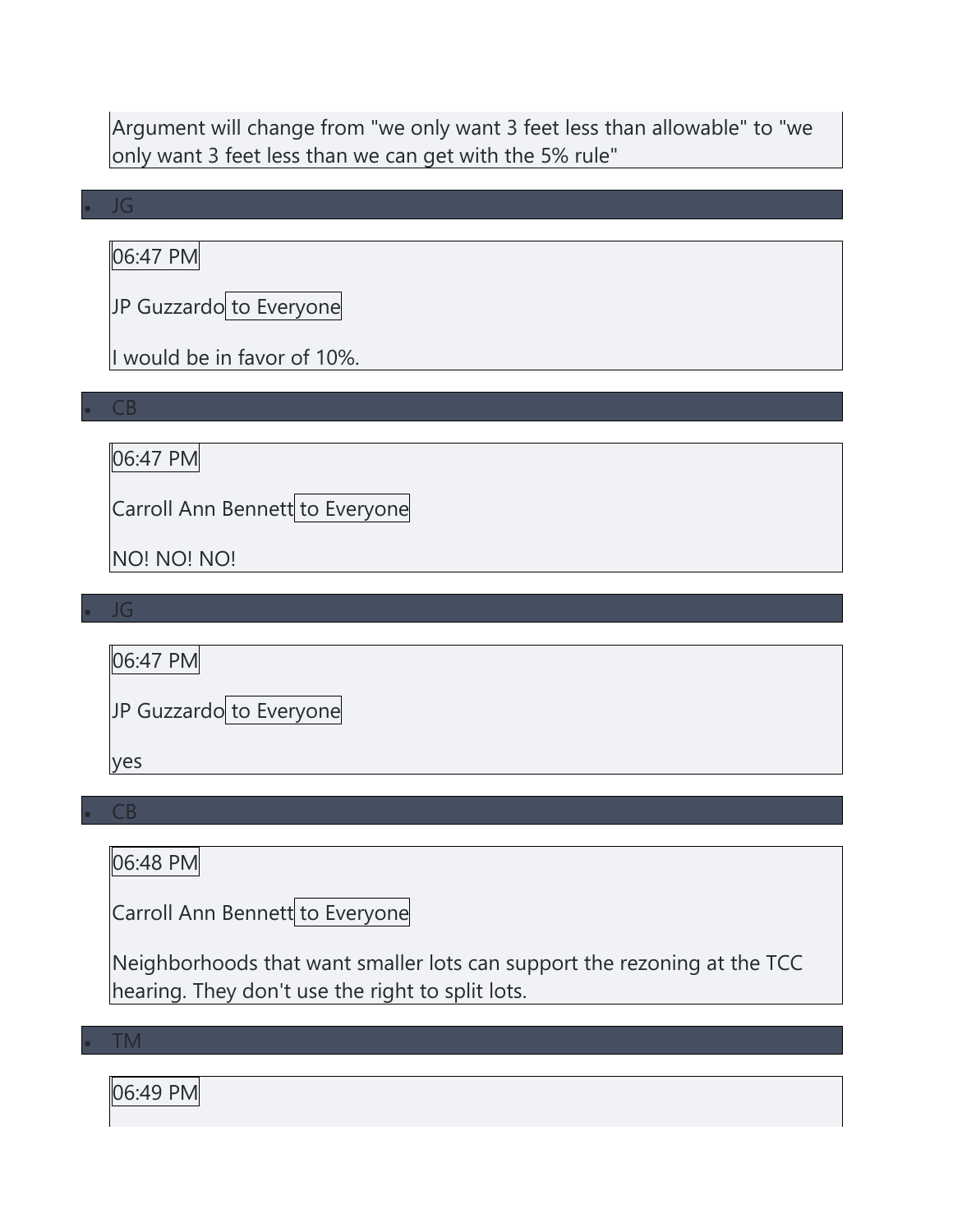# Tim McGaughey to Everyone

What is the point of a minimum size if it's a minimum size minus 5% or 10%?

#### • CB

06:49 PM

Carroll Ann Bennett to Everyone

\*lose not use

• DZ

06:49 PM

Debbie Zomermaand to Everyone

These exeception processes are cumulative and exeptions are creating zoning changes which essentially defacto change the code based on exceptions versus a solid planning stategy.

### • CB

06:49 PM

Carroll Ann Bennett to Everyone

Tim McGaughey, exactly!

#### • JI

06:50 PM

Jessica Icerman to Everyone

I am in favor of the 10% because it supports increased density and infill development, consistent with the Tampa comp plan and curbing urban sprawl.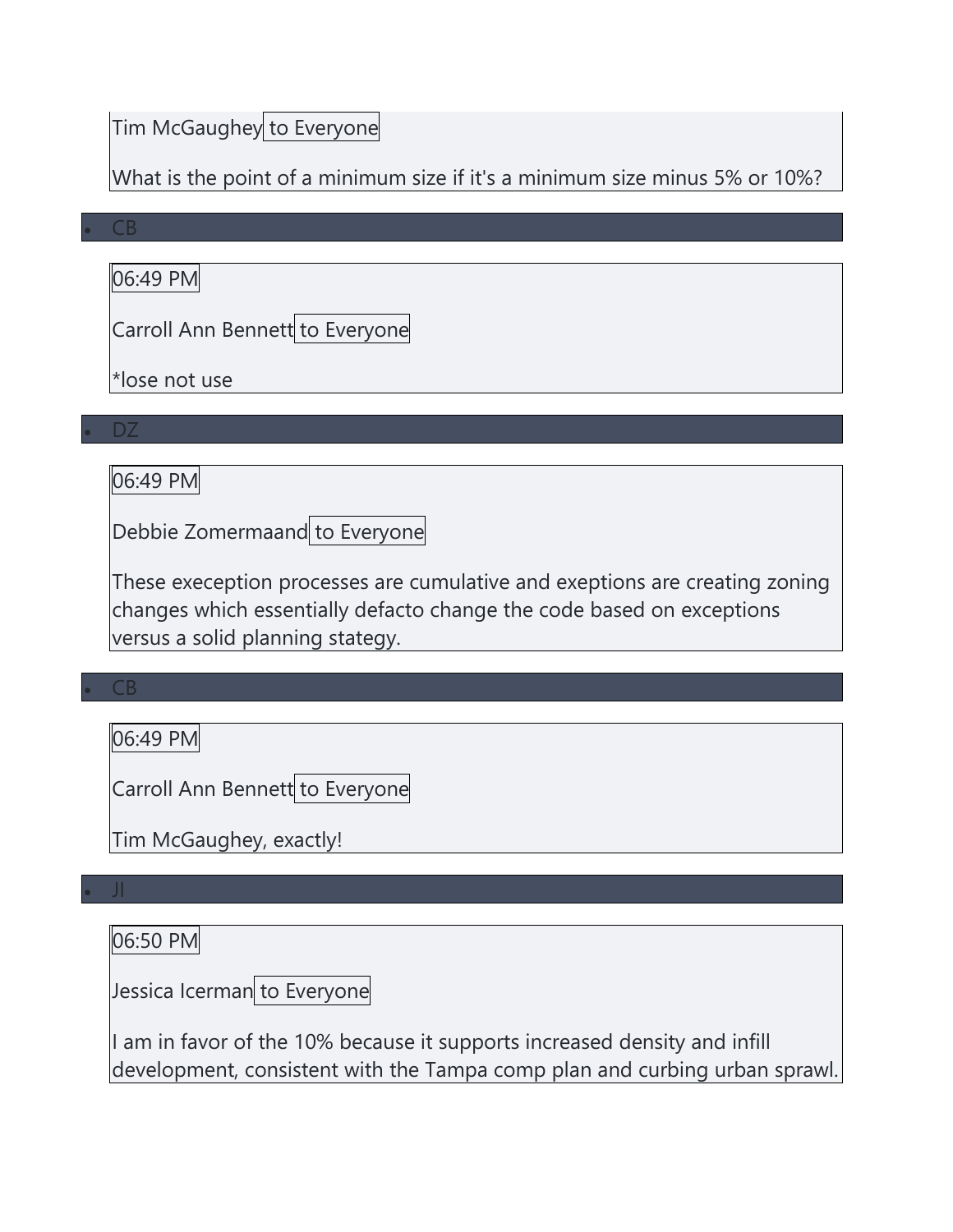### 06:50 PM

# Tom Connelly to Everyone

Using your example of a RS-60 and 10% this would allow a 54 foot frontage which is more closely aligned with the RS-50 characteristics. USing "original platted" lots should NOT be the basis since platted lots were bought as a single "parcel" for building upon. The zoning was created to recognize these parcels and preserve the specific zoning requirements,, i.e. RS-50, RS-60, RS-75, RS-100 etc... No on 10%

#### • KF

06:51 PM

Kathleen Farzanegan to Everyone

no on 10%, agree with you Tom

#### • TC

06:54 PM

Tom Connelly to Everyone

The PD process is not being used properly -- it has become the first course of action

#### • CB

06:57 PM

Carroll Ann Bennett to Everyone

What Mr. Lum said is not what Gloria Moreda said about the 1987 zoning. The 1987 zoning for Virginia Park did not change. It was 60 feet undert R1A

#### • TC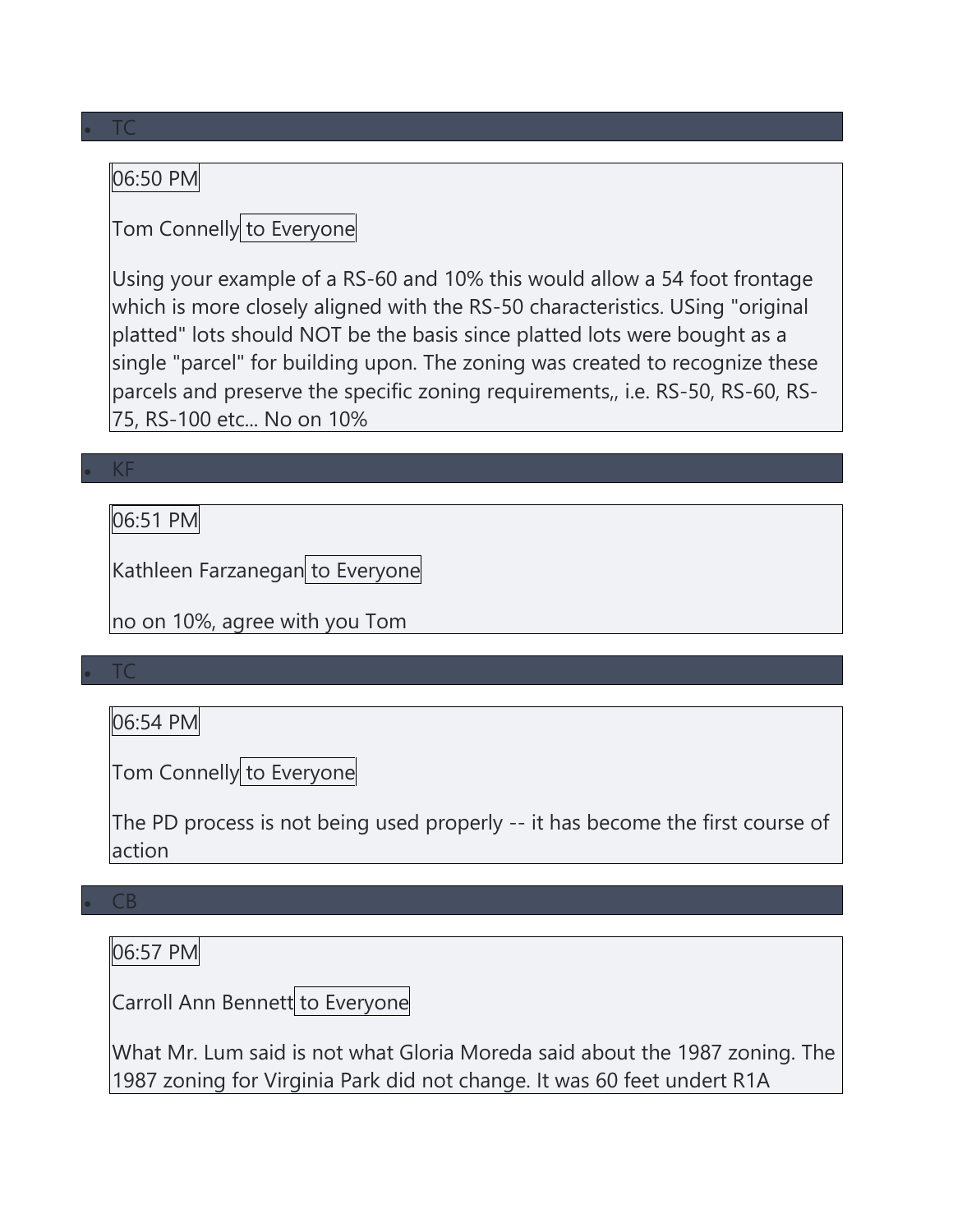### 07:02 PM

Stephanie Poynor to Everyone

NO ONE wants to live 5' from a multifamily??!! SMH

• CB

07:03 PM

Carroll Ann Bennett to Everyone

So a pool could be as high as my 6-foot fence?

#### • DZ

07:03 PM

Debbie Zomermaand to Everyone

There will be no way to address all of the issues regarding this text amendment in the remaining time allotted. These amendments should be placed on hold until the massing study requested by Councilman Dingfelder has been completed. A separate meeting needs to be scheduled prior to moving forward with this request. There should be a Public Comments site for this item where the pubic can provide written comments and the Applicant can responsd in writing ot the issues addressed.

#### • SP

07:04 PM

Stephanie Poynor to Everyone

Why would ANYONE want a pool level with the floor of their home??? What do insurance companies think about that??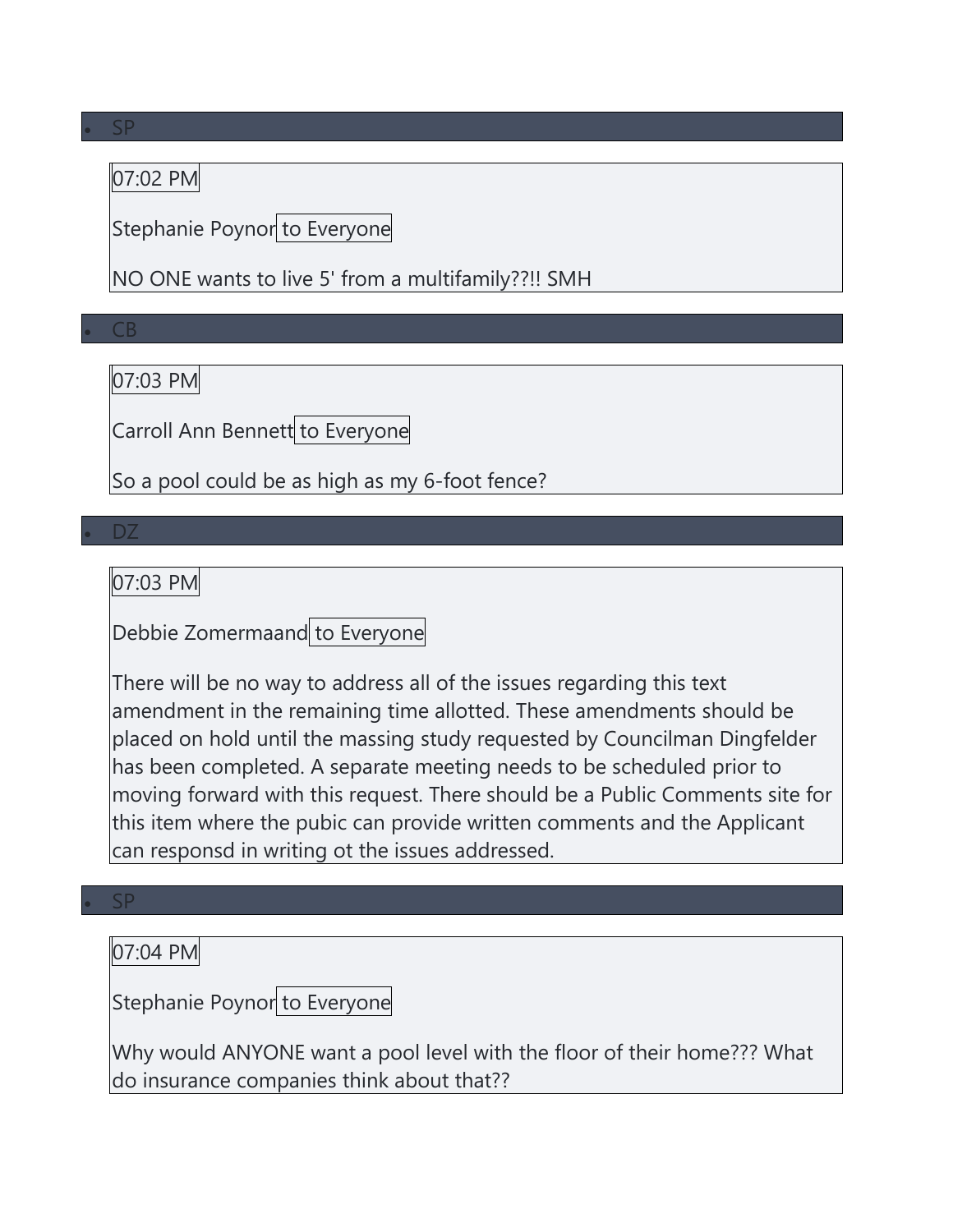### 07:05 PM

Kathleen Farzanegan to Everyone

Agreed, these are huge changes to our neighborhoods. It requires more input and time.

• TC

• DZ

07:06 PM

Tom Connelly to Everyone

I agree with Debbie Zomermaand comment above

07:07 PM

Debbie Zomermaand to Everyone

Read the Howard Avenue DKS February 2016 study as this guest parking reduction will likely create problems.

#### • CB

### 07:08 PM

Carroll Ann Bennett to Everyone

I need to hear actual discussion. I cannot think of every effect/consequence of these changes. I need to HEAR people point out their issues with it. Typing is no good. No opportunity to understand all the ramifications. I need to hear staff discuss it too. And I want to staff to answer spoken questions. If I make a typo you don't understnd me. We need separate, longer session just for these PITAs. And everyone's cameras need to be enabled so we can speak.

#### • KF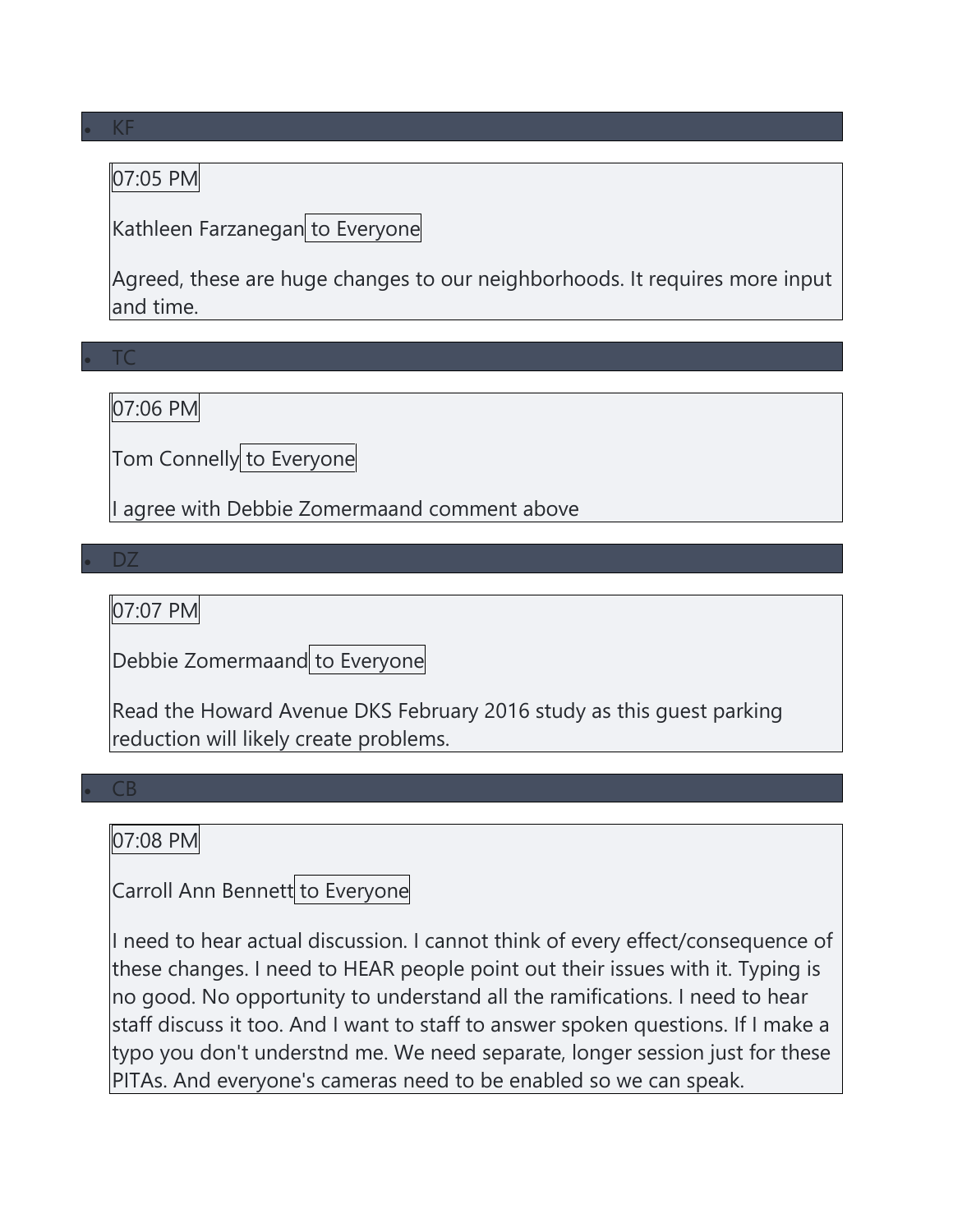### 07:09 PM

Tim McGaughey to Everyone

#6 - Appears to reference all multifamily? The staff recommendation also seemed to differ from the actual staff provided comments.

• TM

07:09 PM

Tim McGaughey to Everyone

 $#7. - I$  believe the idea is interior roadway vs. an alley?

• SS

07:10 PM

Sandra Sanchez to Everyone

On 27-283.7 Please recontruct this proposal Not sure what you're trying to do but as it is my answer is NO.

• DZ

### 07:10 PM

Debbie Zomermaand to Everyone

Davis Islands Civic Association will want a more exensive meeting to discuss/flush out these changes. We are not on board for a workshop without assurances that our issues have been addressed.

• SP

07:10 PM

#### • TM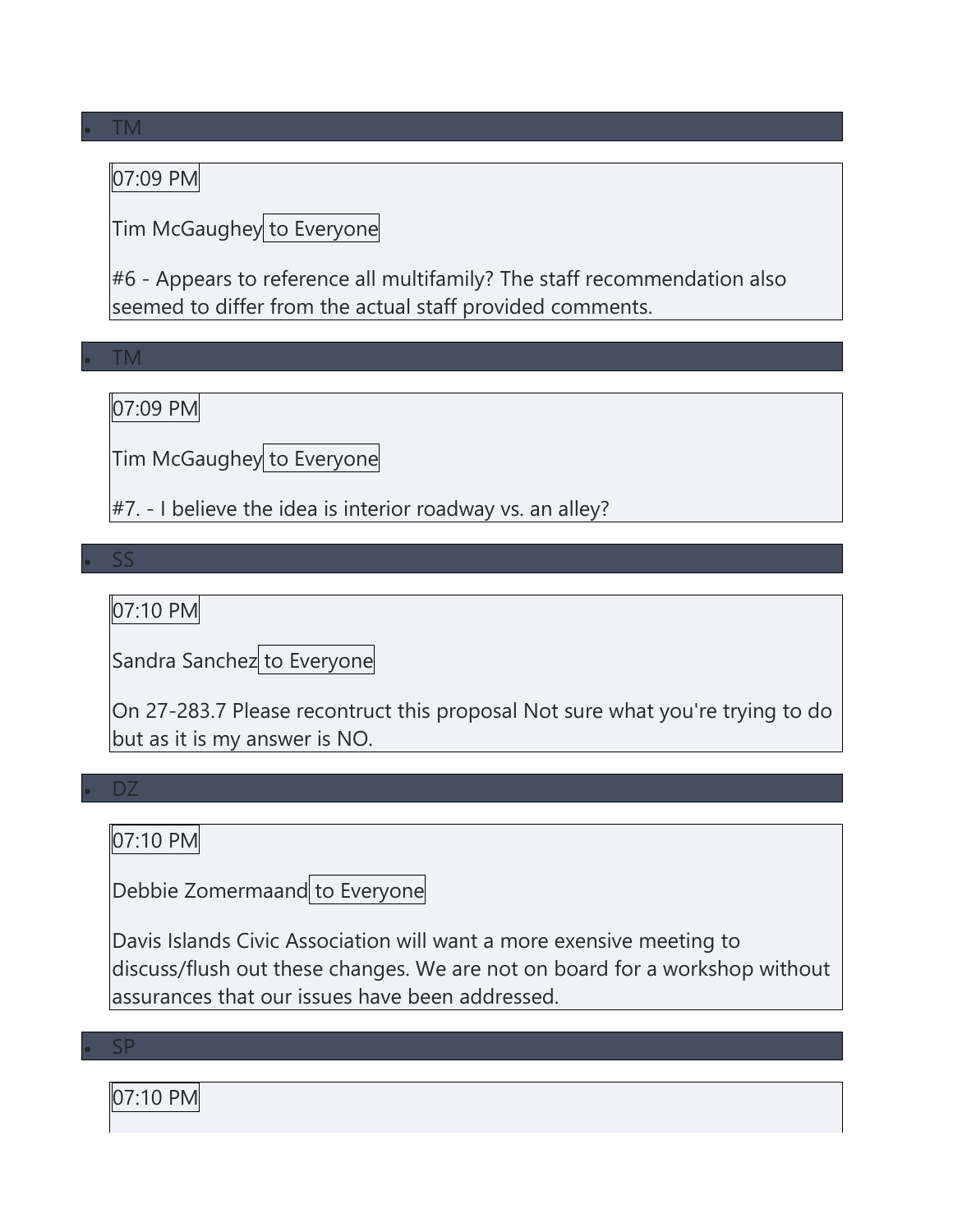# Stephanie Poynor to Everyone

What I want to know his WHY Mr. Lum and Mr Michilini think these changes need to impact our entire city?? Who do these benefit? How does the CITY benefit from this....

• SP 07:10 PM

Stephanie Poynor to Everyone

I still don't understand these proposals.

• CB

07:10 PM

Carroll Ann Bennett to Everyone

This public session is inadequate

• SP

07:11 PM

Stephanie Poynor to Everyone

Pictures help, just talking doesn't get it for the non-landuse folks who want to understand.

### • CB

07:12 PM

Carroll Ann Bennett to Everyone

We need to address these one at a time. Read them, then discuss them.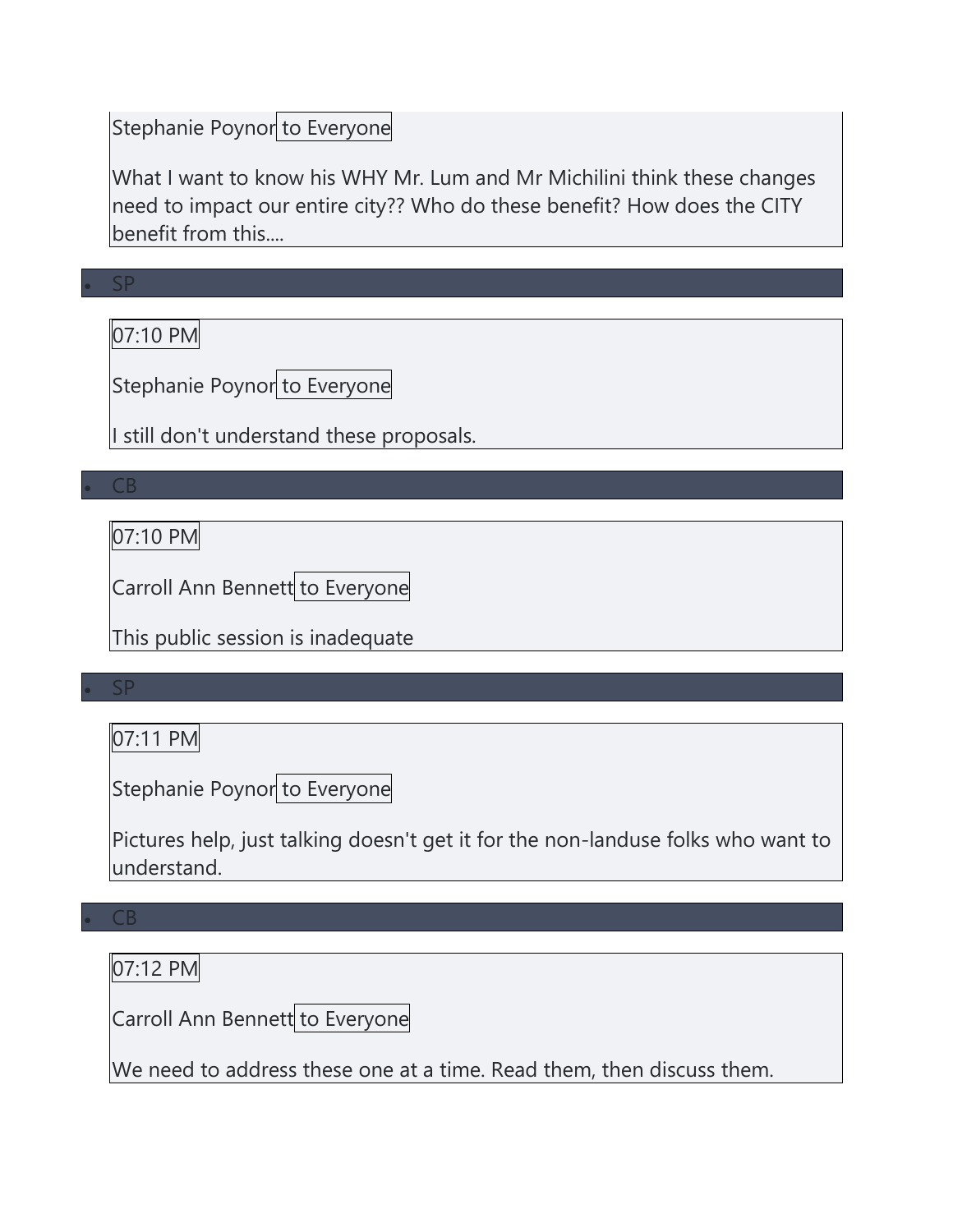### 07:13 PM

Stephanie Poynor to Everyone

But, he's talking about the entire city NOT just in a flood zone! This is for the entire city!

• DZ

07:14 PM

Debbie Zomermaand to Everyone

On Davis Islands the pools could be 6 ft. high

• DZ

07:16 PM

Debbie Zomermaand to Everyone

I respectfully disagree that this isn't a massing issue and would be happy to address in a more extensive forum wiht comments open to the public.

• SP

07:17 PM

Stephanie Poynor to Everyone

Thanks Tim!!!

• SS

07:17 PM

Sandra Sanchez to Everyone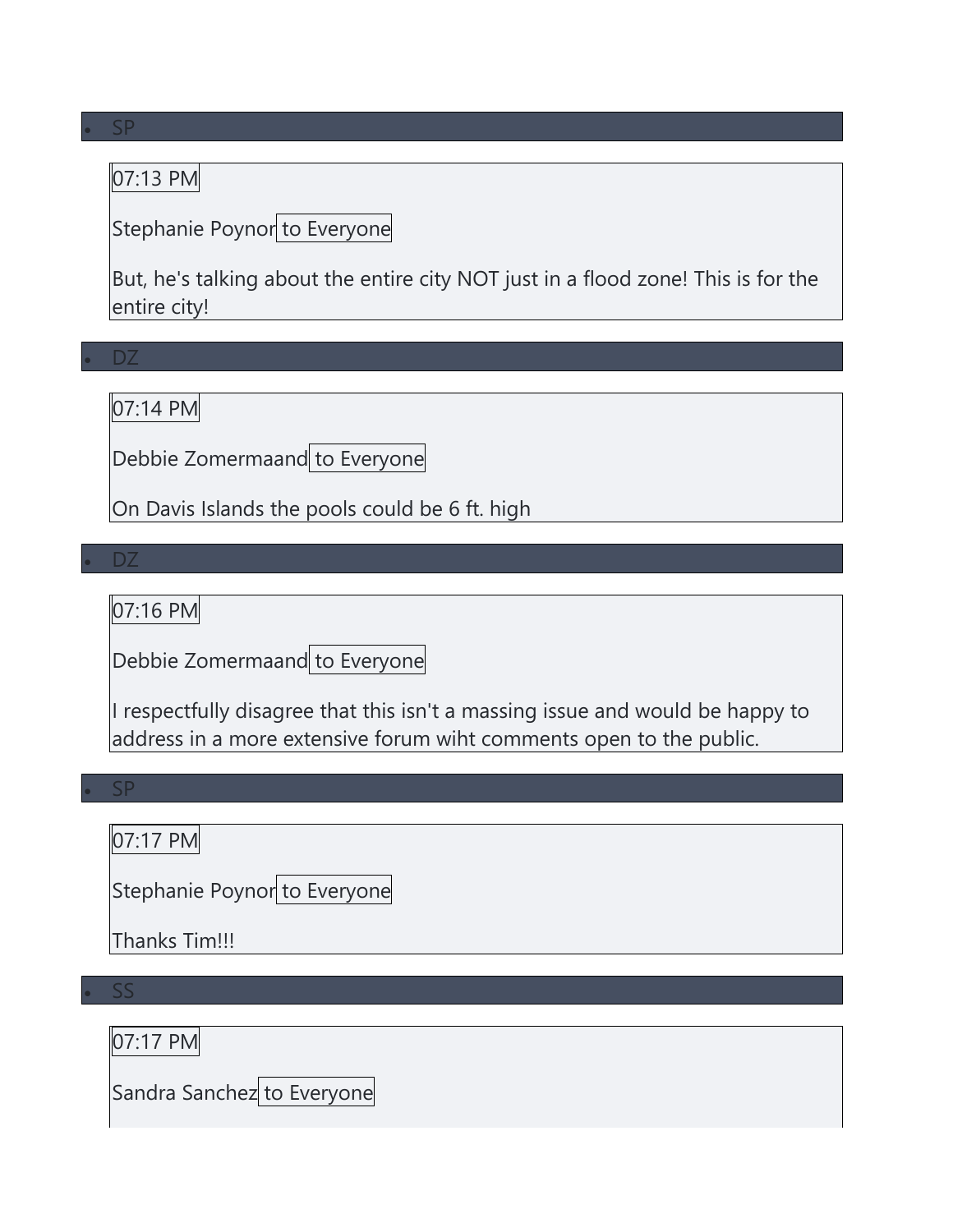Pool? build terraced decks. Not unusual.

#### • DZ

# 07:18 PM

Debbie Zomermaand to Everyone

How will you adequately fence these pools within flood zones and who will pay for the flood damage if an oak tree fall on an elevated pools creating a break in the pool structure.

• SP

### 07:19 PM

Stephanie Poynor to Everyone

We need to hear from STAFF...

#### • SS

### 07:20 PM

Sandra Sanchez to Everyone

Regardeing allowing more greenspace and less parking sounds very "greens", however all those extra cars park in the street are hazards to pedestrians and bicyclyst dodging between the cars. Anything that more cars on the streets my opinion is NO!!

#### • SS

### 07:21 PM

Sandra Sanchez to Everyone

If a neighborhood creates an "amendment", will we be given the priviledge of putting the amendments before the public as Mr. Michelini has?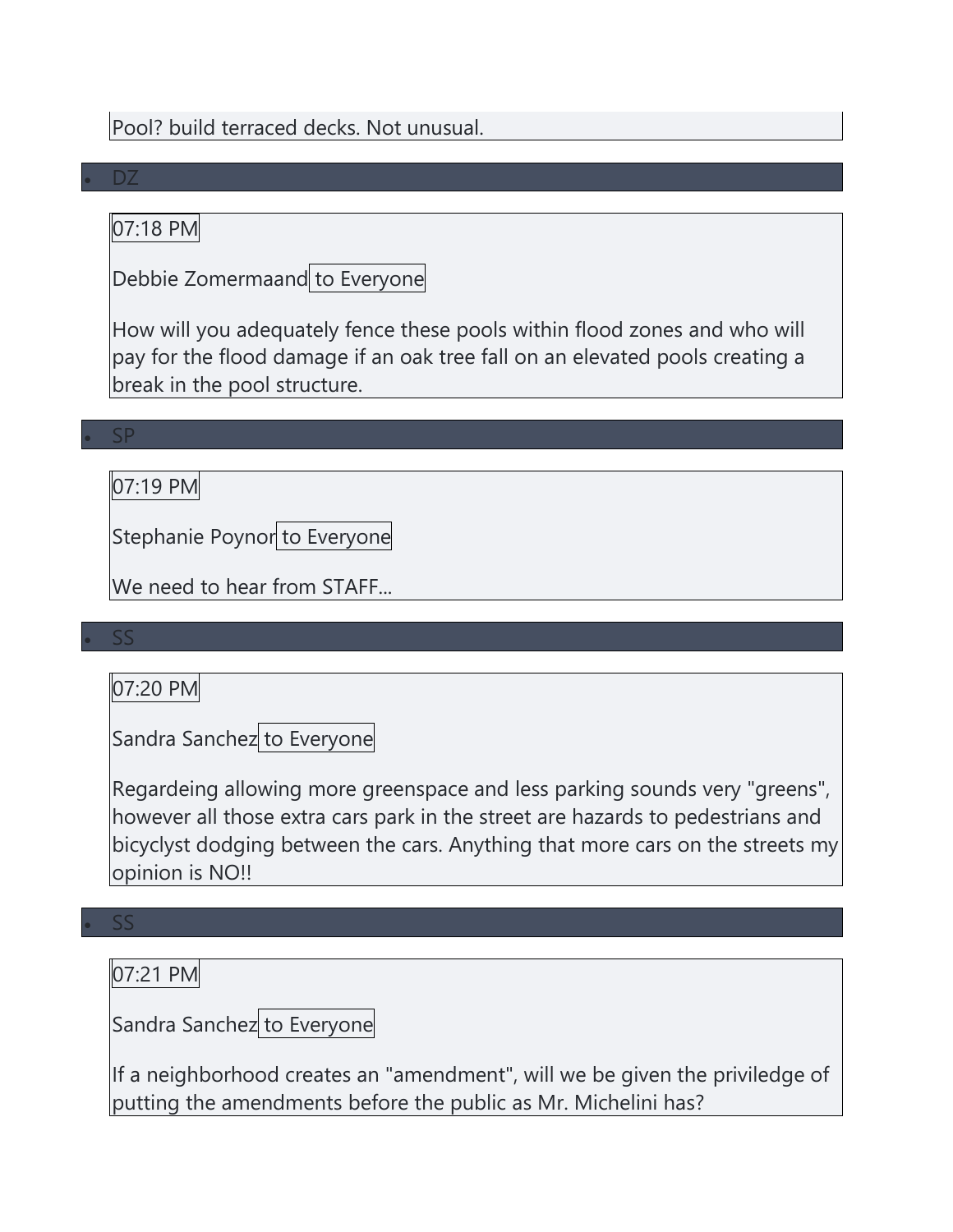### 07:22 PM

Debbie Zomermaand to Everyone

I believe Eric Cotton is aware of the pool issues perhaps he could disucss the Palma Ceia as a study example.

### • SS

07:23 PM

Sandra Sanchez to Everyone

This is a wonderful beginning. First time with neighborhoods, we need more of these.

• KF

07:23 PM

Kathleen Farzanegan to Everyone

what time is the workshop on the 24th?

• DZ

### 07:25 PM

Debbie Zomermaand to Everyone

Why isn't the City pursuing text amendments that would encourage the development in the areas of the City where growth is preferred. These amendments will likely just result in more development in South Tampa.

• SS

07:25 PM

• DZ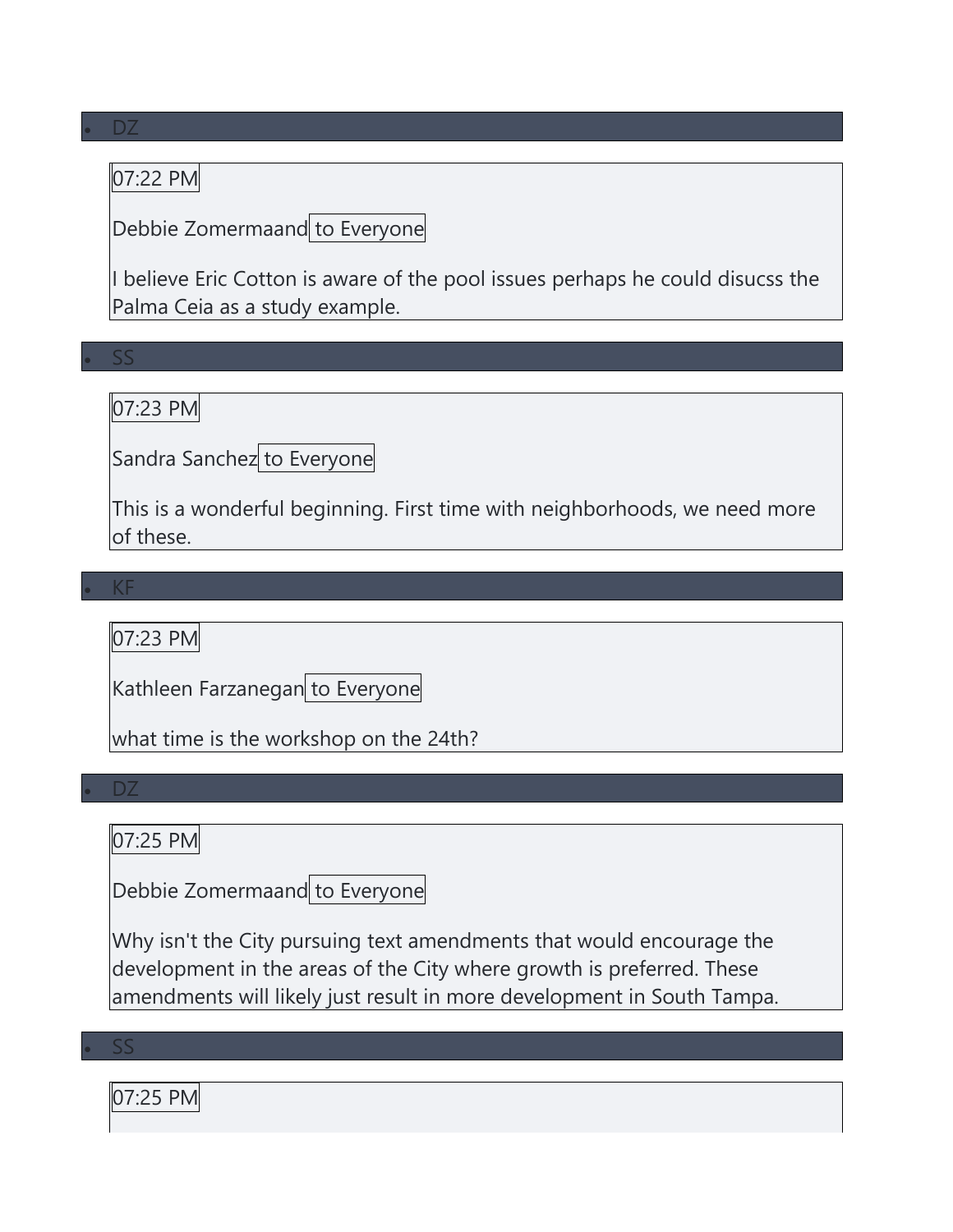### Sandra Sanchez to Everyone

Neighborhood Leaders, don't forget to join T.H.A.N. so we can be better represent our communities. Together there is strength. Please join THAN.

• SP

### 07:26 PM

Stephanie Poynor to Everyone

Agreed Sandra!! THAN is the way to go.

• SP

### 07:26 PM

Stephanie Poynor to Everyone

Sorry, but you can't step down stairs or build a ramp to a pool? It makes very little sense to me.

#### • DZ

07:27 PM

Debbie Zomermaand to Everyone

The garages are too small to accomodate two cars and many townhome developments don't have a driveway for the residents. Plus there are addititonal issues with trash collection, etc.

#### • CB

07:27 PM

Carroll Ann Bennett to Everyone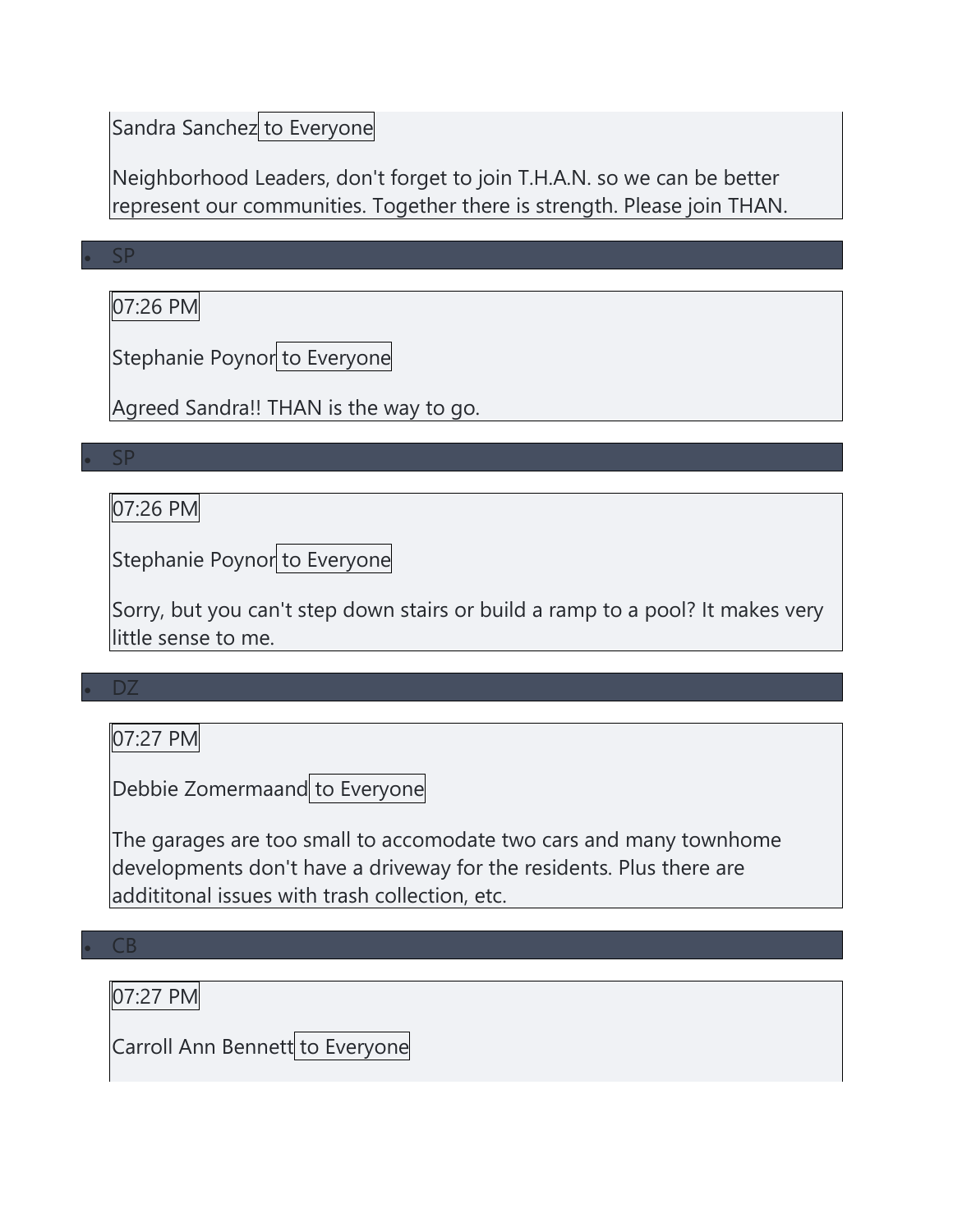I would like staff to answer my question about pool height vs. fence height. Can a pool be as high as my fence? That is a bigger problem for a neighbor than the pool being low to the homeowner.

#### • KF

07:27 PM

Kathleen Farzanegan to Everyone

we have measured - the garages don't adequately support two cars - except for compact. Agree with the city on this, people use garages for storage

• SP

#### 07:27 PM

Stephanie Poynor to Everyone

Thank you LaChone and Abbye for hosting this evening. I think a HUGE issue with the PITAs presented is the shear number of them being thrown at us at once. Rather than giving us pictures, scale, not just your word on something.

### • KF

07:28 PM

Kathleen Farzanegan to Everyone

yes, thank you LaChone and Abbye - and hope you continue to share our concerns with council - as we will

#### • SP

07:28 PM

Stephanie Poynor to Everyone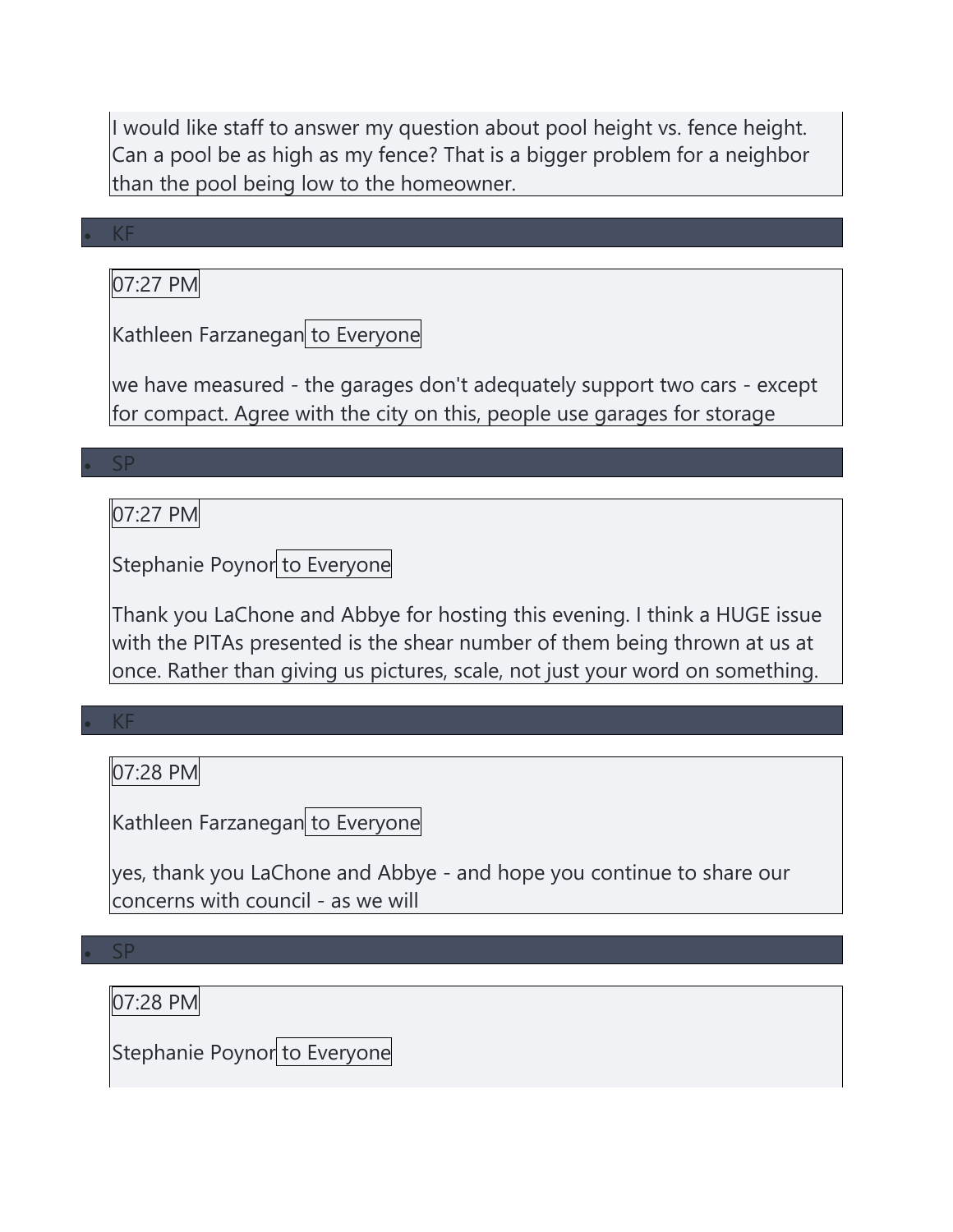It seems like a first world problem that they have to walk down steps to the pool?

#### • DZ

### 07:29 PM

Debbie Zomermaand to Everyone

The pool deck is more than a privacy issue. If it is next door to me and is compromised (i.e. the wall breaks) the pool water will flood my house/yard. Again how will the pool deck be fenced.

#### • SP

#### 07:33 PM

Stephanie Poynor to Everyone

I live in a community with 3/2.5 duplexes with two car garages. The lack of driveway space impacts the parking through out the entire community on a DAILY BASIS. Many homeowners don't park in their garages and their driveways can only hold ONE CAR at an angle. They NEED visitor parking

#### • KF

07:34 PM

Kathleen Farzanegan to Everyone

We need to be notified about any changes - sounds like being done on the fly

#### $CB$

07:35 PM

Carroll Ann Bennett to Everyone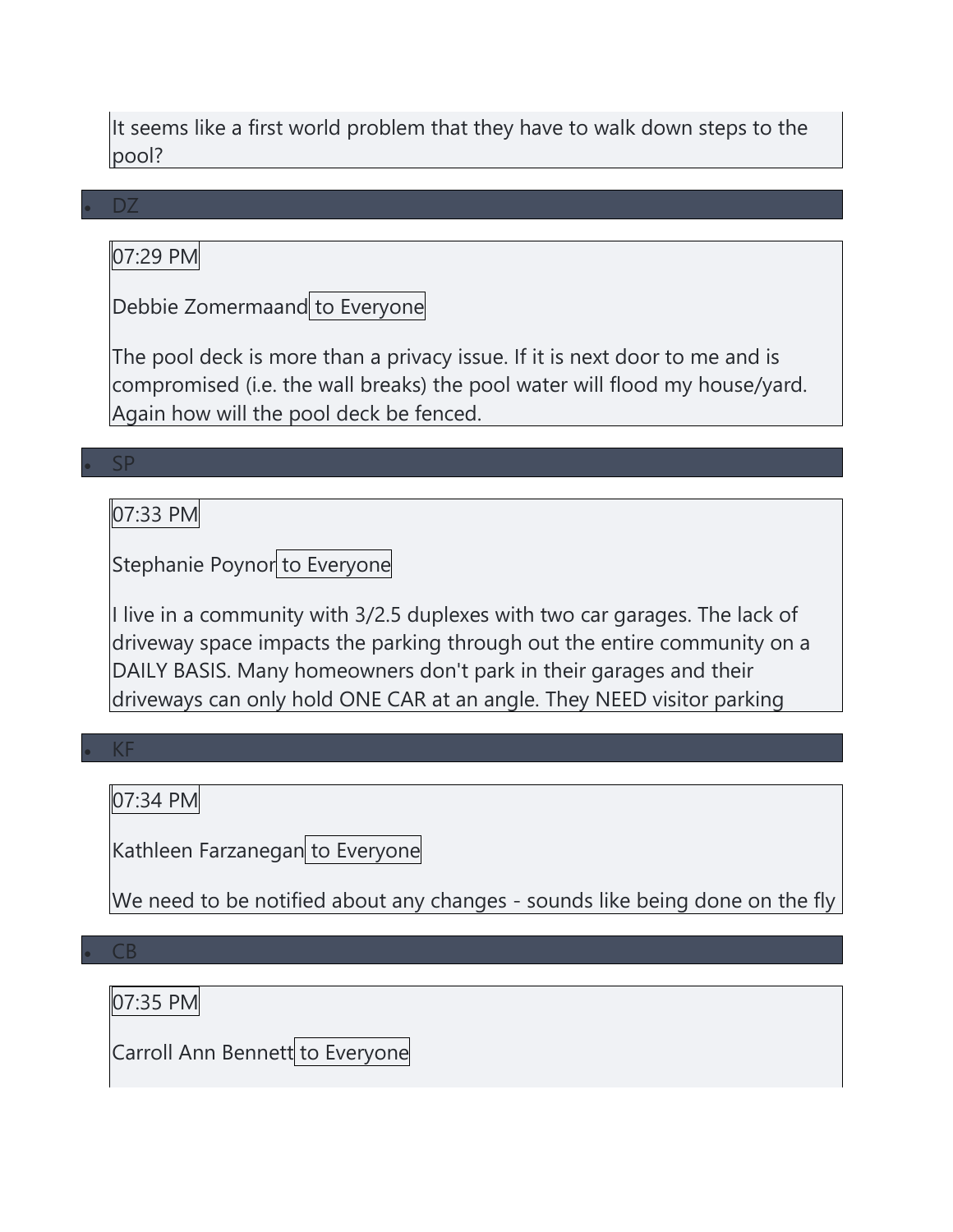I would like staff to answer my question about pool height vs. fence height. Can a pool be as high as my fence? Can a pool be higher than a neighbor's fence?

#### • DZ

07:35 PM

Debbie Zomermaand to Everyone

Given that this is summer break meetings will be difficult within the next two months.

#### • CB

### 07:37 PM

Carroll Ann Bennett to Everyone

This is making me think there should not be Publicly initiated amendments, only initiated through staff, mayor, TCC or NA.

#### • SP

07:37 PM

Stephanie Poynor to Everyone

CAB, I agree!!

#### • DZ

07:37 PM

Debbie Zomermaand to Everyone

I would like to receive copies of the Applicant's comments to City Staff